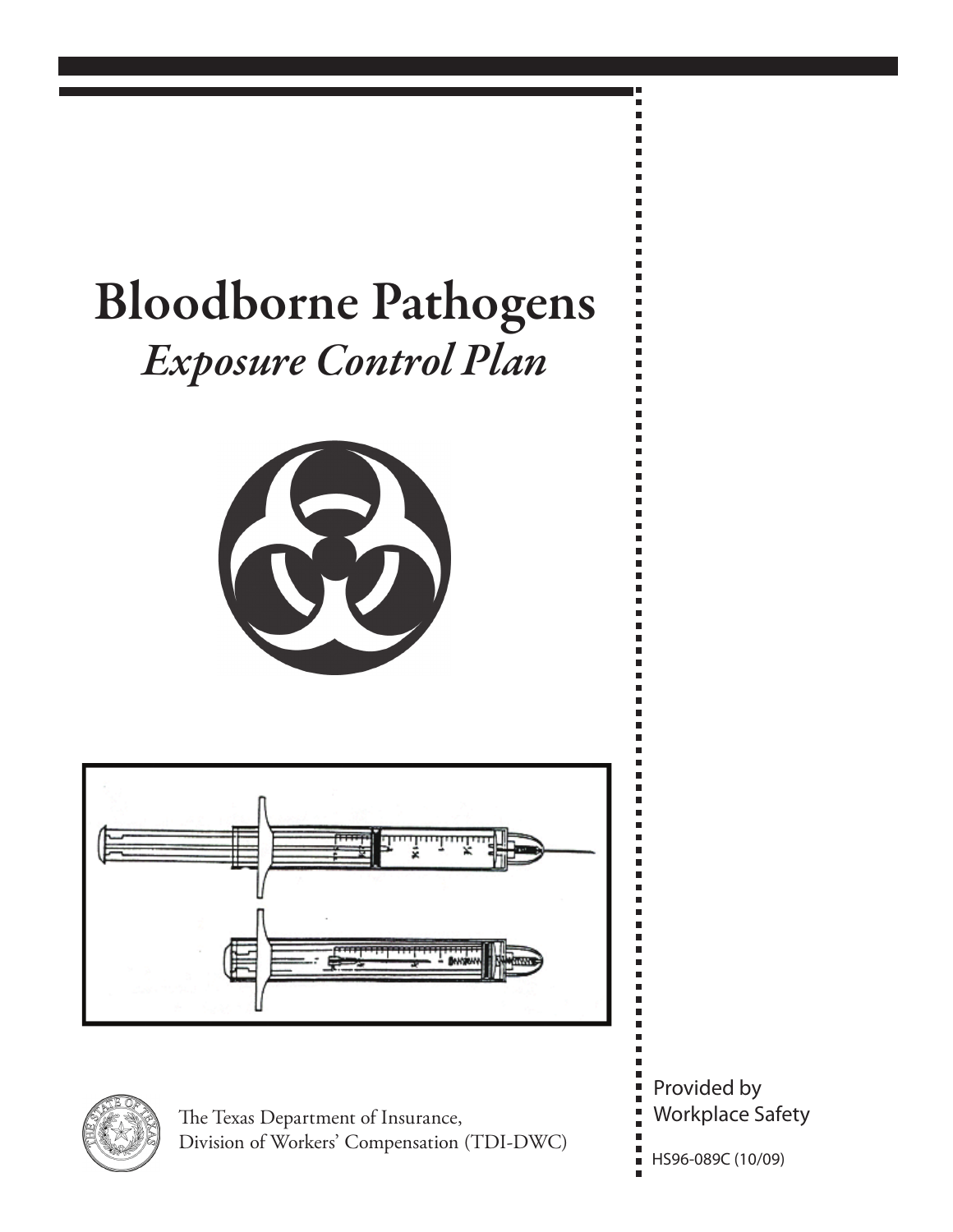## **Bloodborne Pathogens Exposure Control Plan Self-Audit Checklist**

| Yes          | <b>No</b>    | Date<br>Corrected |                                                                                                                                                                                               |
|--------------|--------------|-------------------|-----------------------------------------------------------------------------------------------------------------------------------------------------------------------------------------------|
|              |              |                   | Does the Exposure Control Plan identify in writing:                                                                                                                                           |
| П            | □            |                   | • All employees who have a reasonable likelihood of occupational exposure<br>during the performance of their assigned duties without regard to the use of<br>personal protective equipment;   |
| П            | □            |                   | • The schedule and procedures for implementing ALL the provisions of<br>the Standard;                                                                                                         |
| ப            | □            |                   | • The method for evaluation of exposure incidents that allow appropriate corrective<br>action to be taken?                                                                                    |
| ⊔            | $\Box$       |                   | Does management solicit input from non-managerial employees in the identification<br>and selection of effective engineering and work practice controls?                                       |
| H            | □            |                   | Has a mechanism been established for annual review of the Exposure<br><b>Control Plan?</b>                                                                                                    |
| ΙI           | ⊔            |                   | Is the Exposure Control Plan accessible to all employees?                                                                                                                                     |
| ΙI           | □            |                   | Do you have a written policy that adopts the use of "universal precautions" for<br>the handling of blood and potentially infectious materials to reduce the risk of<br>occupational exposure? |
|              |              |                   | Does the Exposure Control Plan identify the:                                                                                                                                                  |
| ΙI           | $\Box$       |                   | • Engineering controls that will be used to reduce occupational exposure;                                                                                                                     |
| □            | $\Box$       |                   | • Schedule for regular inspection and replacement of engineering controls;                                                                                                                    |
|              | $\Box$       |                   | • Schedule and method for determining the need for replacement of sharps<br>containers?                                                                                                       |
|              |              |                   | Are there written policies (if applicable) that:                                                                                                                                              |
|              | $\mathbf{L}$ |                   | • Prohibit recapping of needles using a two-handed technique;                                                                                                                                 |
|              |              |                   | • Prohibit removal of needles from syringes by hand;                                                                                                                                          |
| ΙI           | □            |                   | • Prohibit bending, shearing, or breaking of contaminated needles;                                                                                                                            |
| ப            | $\Box$       |                   | • Specify the situations where recapping is allowed and the safe practices or<br>devices that are required to reduce the risk of injury;                                                      |
| $\mathsf{L}$ | $\Box$       |                   | Specify the safe practices to be used when handling, or reprocessing<br>reusable sharps;                                                                                                      |
|              | $\Box$       |                   | Equire the use of mechanical means (such as a brush and dust pan, or tongs) to<br>clean up broken glassware?                                                                                  |

The Texas Department of Insurance,Division of Workers' Compensation (TDI-DWC) E-mail **resourcecenter@tdi.state.tx.us** or call • 1-800-687-7080 for more information. *Safety Violations Hotline • 1-800-452-9595 safetyhotline@tdi.state.tx.us*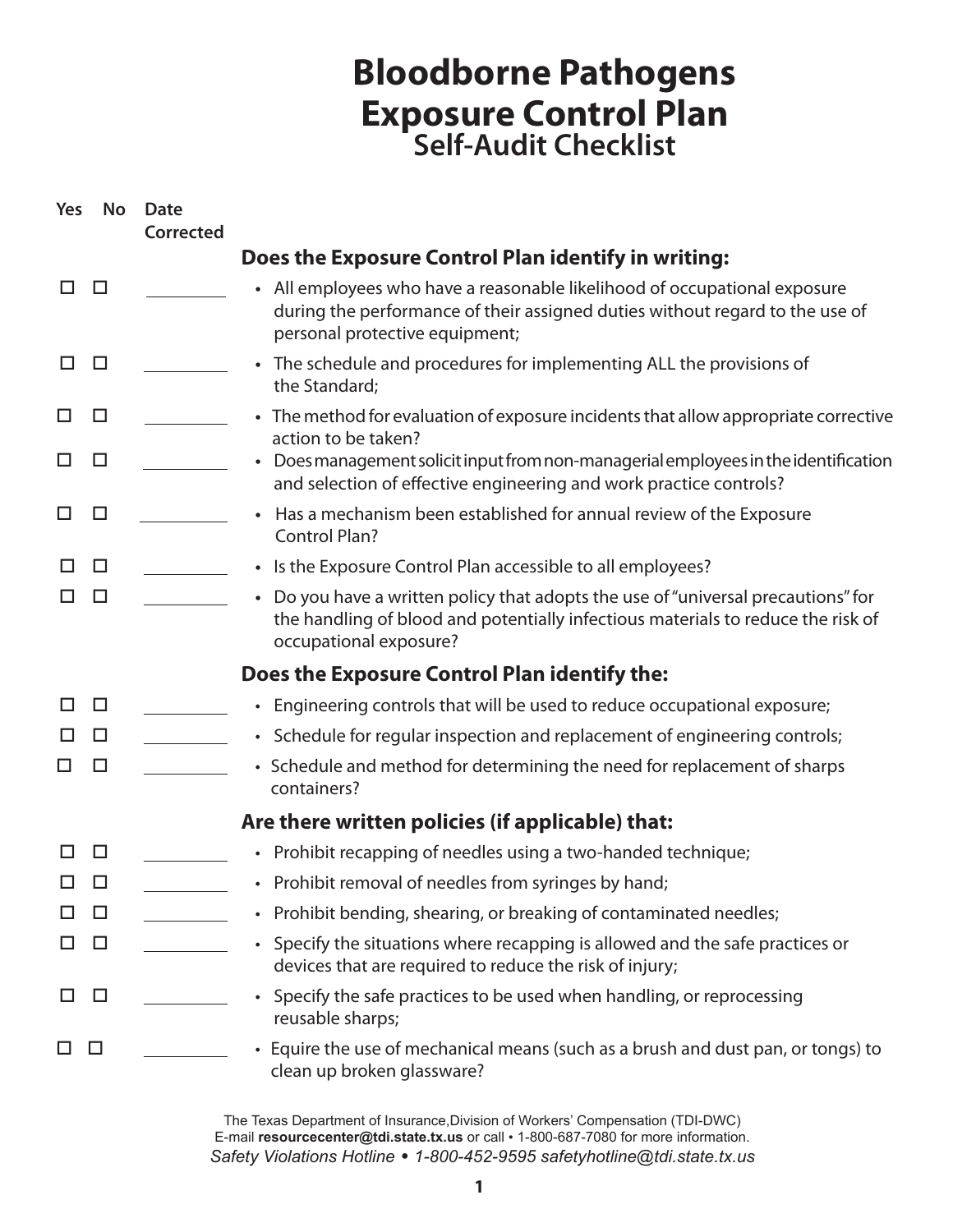| Yes | <b>No</b> | Date<br><b>Corrected</b> |                                                                                                                                                                                                                                        |
|-----|-----------|--------------------------|----------------------------------------------------------------------------------------------------------------------------------------------------------------------------------------------------------------------------------------|
|     |           |                          | Are the containers used to store or transport contaminated                                                                                                                                                                             |
|     |           |                          | reusable sharps:                                                                                                                                                                                                                       |
| □   | $\Box$    |                          | • Puncture-resistant and leakproof;                                                                                                                                                                                                    |
| ΙI  | □         |                          | • Red in color and labeled with the BIOHAZARD symbol?                                                                                                                                                                                  |
|     |           |                          | Are containers used for disposal of contaminated sharps:                                                                                                                                                                               |
| □   | $\Box$    |                          | • Closeable, puncture-resistant, leakproof on sides and bottom;                                                                                                                                                                        |
| П   | □         |                          | • Red in color or labeled with the BIOHAZARD symbol;                                                                                                                                                                                   |
| П   | $\Box$    |                          | • Located as close as possible to the immediate area of use;                                                                                                                                                                           |
| □   | $\Box$    |                          | • Located in areas where sharps may not normally be used, but can be<br>reasonably anticipated to be found, such as the laundry;                                                                                                       |
| □   | □         |                          | • Replaced routinely and not allowed to overfill;                                                                                                                                                                                      |
| П   | □         |                          | • Maintained in an upright position during transport?                                                                                                                                                                                  |
| ⊔   | $\Box$    |                          | Are handwashing facilities reasonably accessible to employees?                                                                                                                                                                         |
| ΙI  | □         |                          | If handwashing facilities with soap and running water are not accessible,<br>are appropriate alternatives provided, such as antiseptic hand cleansers<br>or towelettes?                                                                |
| □   | □         |                          | Are employees instructed about not eating, drinking, smoking, applying<br>cosmetics or lip balm, or handling contact lenses in contaminated work areas?                                                                                |
| П   | □         |                          | Are food and drink prohibited from storage in refrigerators, freezers, shelves,<br>cabinets, or counter tops where blood and other potentially infectious materials<br>are present?                                                    |
|     | □         |                          | Are employees who could be expected to perform procedures that may create<br>splashing or spraying of blood or other potentially infectious materials trained<br>to perform such procedures in a manner that reduces risk of exposure? |
|     |           |                          | Are employees (if applicable) trained:                                                                                                                                                                                                 |
| □   | $\Box$    |                          | To recognize specimen containers as containing potentially infectious materials;                                                                                                                                                       |
| H   | $\Box$    |                          | To use "universal precautions" when handling all specimens;                                                                                                                                                                            |
|     | $\Box$    |                          | If not, are the containers red or labeled with the BIOHAZARD symbol?                                                                                                                                                                   |
| ΙI  | $\Box$    |                          | Are containers that are used to transport medical specimens<br>appropriately labeled?                                                                                                                                                  |
| ΙI  | □         |                          | Are employees instructed to place all specimen containers that may be<br>contaminated or leak in a secondary container that is leak-resistant or, if<br>necessary, puncture-resistant?                                                 |
|     | □         |                          | Is contaminated equipment decontaminated prior to servicing?                                                                                                                                                                           |
|     | $\Box$    |                          | If unable to be decontaminated, is it labeled and does it specify which portions of<br>the equipment remain contaminated?                                                                                                              |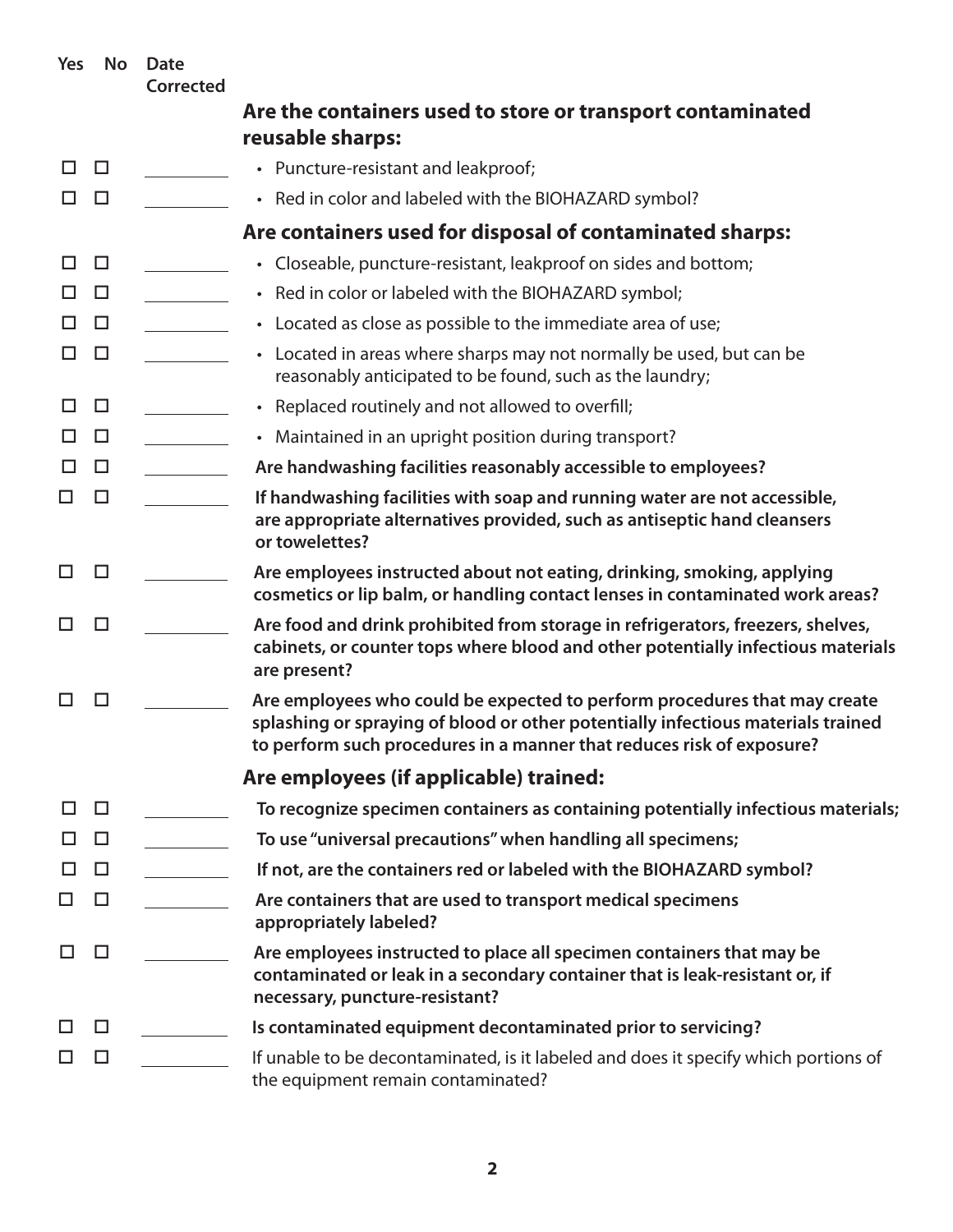|              | Yes No | <b>Date</b><br><b>Corrected</b> |                                                                                                                                                                      |
|--------------|--------|---------------------------------|----------------------------------------------------------------------------------------------------------------------------------------------------------------------|
|              |        |                                 | Are employees (if applicable) trained: (cont.)                                                                                                                       |
| ⊔            | □      |                                 | Is there a mechanism for repairing, replacing, reprocessing protective<br>barriers and clothing?                                                                     |
| ⊔            | $\Box$ |                                 | Are barrier devices provided for use in emergency CPR?                                                                                                               |
| ⊔            | $\Box$ |                                 | Are employees trained in the proper selection, indications, mandated<br>use, and proper procedures for disposal or reprocessing of personal<br>protective equipment? |
| ΙI           | □      |                                 | Have employee job duties with occupational exposure been reviewed to determine<br>what protective clothing must be provided?                                         |
|              |        |                                 | Is appropriate personal protective clothing for the tasks performed<br>provided to employees:                                                                        |
| ΙI           | $\Box$ |                                 | • At no cost;                                                                                                                                                        |
| ΙI           | □      |                                 | • In appropriate sizes;                                                                                                                                              |
| H            | $\Box$ |                                 | • In accessible locations;                                                                                                                                           |
| □            | $\Box$ |                                 | • Effective in preventing the penetration of blood and other potentially<br>infectious materials?                                                                    |
| ப            | □      |                                 | Is a mechanism in place for cleaning, laundering, or disposing, of employees'<br>protective clothing?                                                                |
|              | □      |                                 | Is there a mechanism for replacement or washing of an employee-owned uniform or<br>clothing if it becomes contaminated?                                              |
|              |        |                                 | Does employee training include:                                                                                                                                      |
| ப            | ப      |                                 | Indications for selection, proper use, replacement, and disposal of<br>$\bullet$<br>protective clothing;                                                             |
| ப            | ⊔      |                                 | • The need to remove protective clothing prior to leaving the work<br>area and when it becomes penetrated by blood and other potentially<br>infectious materials?    |
|              |        |                                 | Are gloves made available to employees:                                                                                                                              |
| $\mathsf{L}$ | $\Box$ |                                 | • In accessible locations;                                                                                                                                           |
| ΙI           | $\Box$ |                                 | • Suitable for the tasks being performed?                                                                                                                            |
|              |        |                                 | Are gloves required to be worn:                                                                                                                                      |
| ⊔            | □      |                                 | • When there is reasonable likelihood of contact with blood and other potentially<br>infectious materials;                                                           |
| ப            | $\Box$ |                                 | • During all vascular access procedures;                                                                                                                             |
| ப            | $\Box$ |                                 | • When there is contact with mucous membranes and non-intact skin;                                                                                                   |
| □            | $\Box$ |                                 | • When contaminated items or surfaces are handled?                                                                                                                   |
| ப            | $\Box$ |                                 | • Are alternative gloves available to employees who are allergic to those<br>normally provided?                                                                      |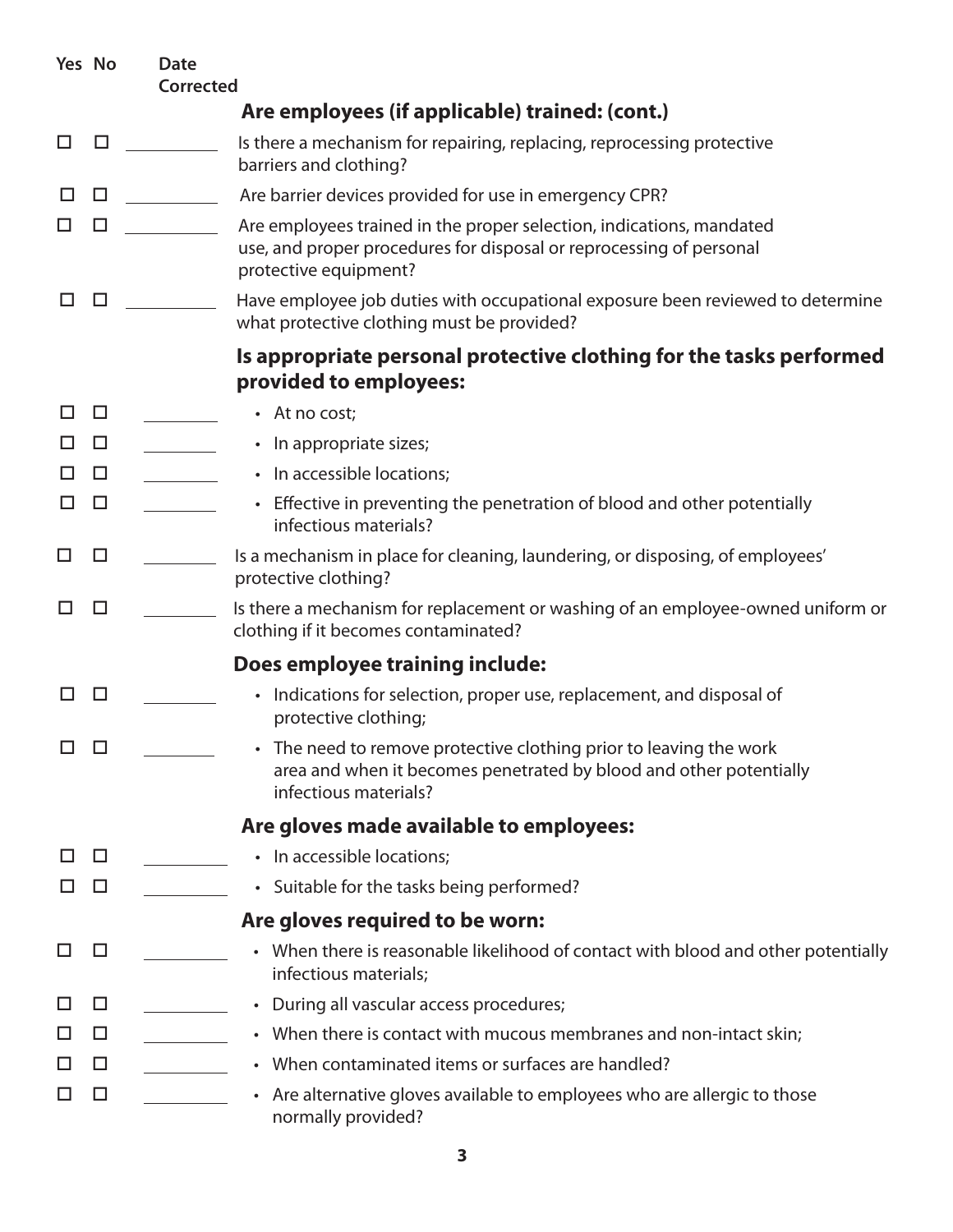|               | Yes No | <b>Date</b><br><b>Corrected</b> |                                                                                                                                                                                                 |
|---------------|--------|---------------------------------|-------------------------------------------------------------------------------------------------------------------------------------------------------------------------------------------------|
|               |        |                                 | Are gloves required to be worn: (cont.)                                                                                                                                                         |
| ⊔             | □      |                                 | Are face and eye protection provided when, for instance, following an accident<br>there is a potential for splashing, spraying, or splattering of blood or potentially<br>infectious materials? |
| $\Box$ $\Box$ |        |                                 | If glasses are used as protective eyewear, do they have shields?                                                                                                                                |
|               |        |                                 | Is there a written procedure for cleaning and decontamination of:                                                                                                                               |
| □             | $\Box$ |                                 | • Environmental surfaces, e.g., floors;                                                                                                                                                         |
| ΙI            | $\Box$ |                                 | • Work surfaces;                                                                                                                                                                                |
| П             | $\Box$ |                                 | • Equipment?                                                                                                                                                                                    |
|               |        |                                 | Has a written procedure been established for reusable trash<br>receptacles that hold contaminated items, including:                                                                             |
| П             | $\Box$ |                                 | • A regular schedule for inspection and decontamination of containers;                                                                                                                          |
| □             | $\Box$ |                                 | • Procedures for cleaning and decontamination when visibly contaminated?                                                                                                                        |
|               |        |                                 | Are there written procedures for bagging, handling, and<br>transporting of contaminated laundry that:                                                                                           |
| ⊔             | □      |                                 | • Prohibit the sorting or rinsing in guest areas;                                                                                                                                               |
| H             | □      |                                 | • Specify the types of bags or containers that will be used to prevent leakage;                                                                                                                 |
| H             | □      |                                 | • Specify the alternative labeling when "universal precautions" are used for<br>handling all contaminated laundry?                                                                              |
|               | □      |                                 | Does your employee training cover all procedures for identifying, bagging,<br>handling, and transporting of contaminated laundry?                                                               |
|               |        |                                 | Are the containers for regulated waste:                                                                                                                                                         |
| □             | $\Box$ |                                 | • Closeable;                                                                                                                                                                                    |
| ப             | $\Box$ |                                 | • Able to prevent leakage of fluids;                                                                                                                                                            |
| □             | $\Box$ |                                 | • Labeled with the BIOHAZARD symbol or colored red?                                                                                                                                             |
| ப             | $\Box$ |                                 | Are employees instructed to close all regulated waste containers prior to removal to<br>prevent spillage during handling, transporting, or shipping?                                            |
| H             | $\Box$ |                                 | Do policies and procedures identify the responsibility of department heads,<br>managers and employees in complying with the recommended practices?                                              |
|               |        |                                 | Do these policies and procedures include:                                                                                                                                                       |
| □             | $\Box$ |                                 | • The responsibility of the employee;                                                                                                                                                           |
| ΙI            | $\Box$ |                                 | • Recommended practices;                                                                                                                                                                        |
| ப             | $\Box$ |                                 | • How compliance monitoring will be done;                                                                                                                                                       |
| ΙI            | $\Box$ |                                 | • How noncompliance will be reported and documented;                                                                                                                                            |
| ⊔             | $\Box$ |                                 | • How follow-up will be conducted;                                                                                                                                                              |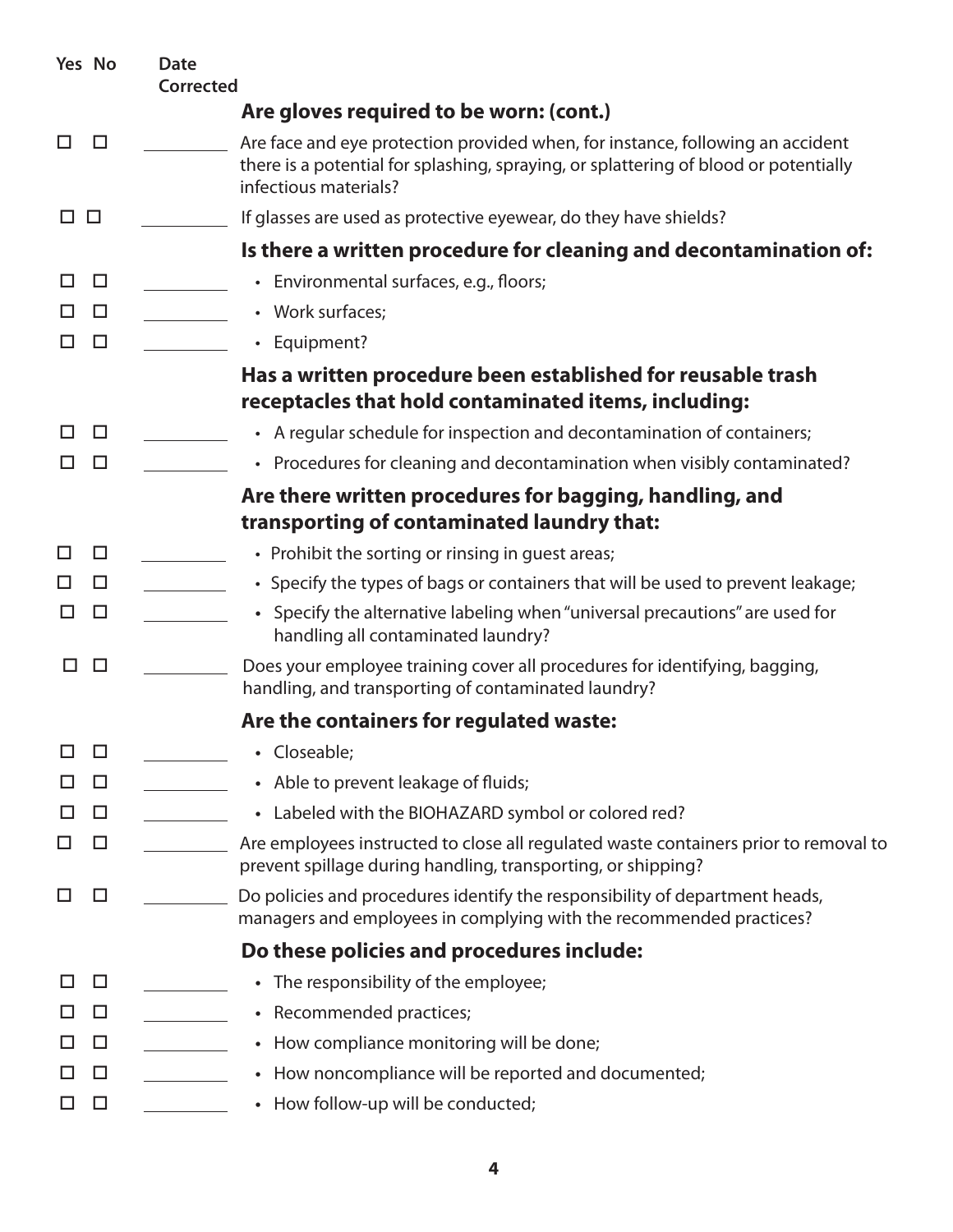|    | Yes No | <b>Date</b><br>Corrected |                                                                                                                                                          |
|----|--------|--------------------------|----------------------------------------------------------------------------------------------------------------------------------------------------------|
|    |        |                          | Do these policies and procedures include: (cont.)                                                                                                        |
| ΙI | □      |                          | • The action to be taken for noncompliance; e.g., disciplinary action,<br>if necessary?                                                                  |
|    | □      |                          | Has a determination been made of which employees have potential<br>occupational exposure and are eligible for Hepatitis B vaccination?                   |
|    |        |                          | Is the Hepatitis B vaccine provided to all employees with<br>potential occupational exposure:                                                            |
|    | □      |                          | • Free of charge;                                                                                                                                        |
|    | $\Box$ |                          | • At a reasonable time and place convenient to the employee;                                                                                             |
| H  | $\Box$ |                          | • In accordance with U.S. Public Health Service recommendations?                                                                                         |
|    |        |                          | Has a mechanism been established to offer the vaccine to:                                                                                                |
| ΙI | □      |                          | • Current employees;                                                                                                                                     |
| ΙI | □      |                          | • New employees within ten days of their initial assignment?                                                                                             |
|    |        |                          | Is specific training provided prior to vaccination that includes<br>information on:                                                                      |
| ΙI | □      |                          | • The Hepatitis B vaccine;                                                                                                                               |
| ΙI | □      |                          | • Its safety, efficacy, and methods of administration;                                                                                                   |
| H  | $\Box$ |                          | • The benefits of being vaccinated;                                                                                                                      |
| ΙI | □      |                          | • The right to decline vaccination and have it still be provided upon request<br>at a later date?                                                        |
|    | □      |                          | Do employees who decline vaccination sign a declination statement?                                                                                       |
|    | ப      |                          | Has a mechanism been established to obtain a written opinion from the<br>evaluating health care professional on the vaccination status of each employee? |
|    | ப      |                          | Is a copy of this written opinion provided to the employee?                                                                                              |
|    | □      |                          | Are all other employee health records containing medical findings and diagnoses<br>kept confidential?                                                    |
|    | □      |                          | Are records maintained of the vaccination status of all employees who have a<br>potential occupational exposure?                                         |
|    | ப      |                          | Have exposure incidents been defined?                                                                                                                    |
|    |        |                          | Has a mechanism been established to:                                                                                                                     |
|    | ப      |                          | Document the route(s) of exposure and circumstances under which all<br>exposure incidents occur;                                                         |
|    | ப      |                          | • Evaluate exposure incidents that allow corrective action to be taken?                                                                                  |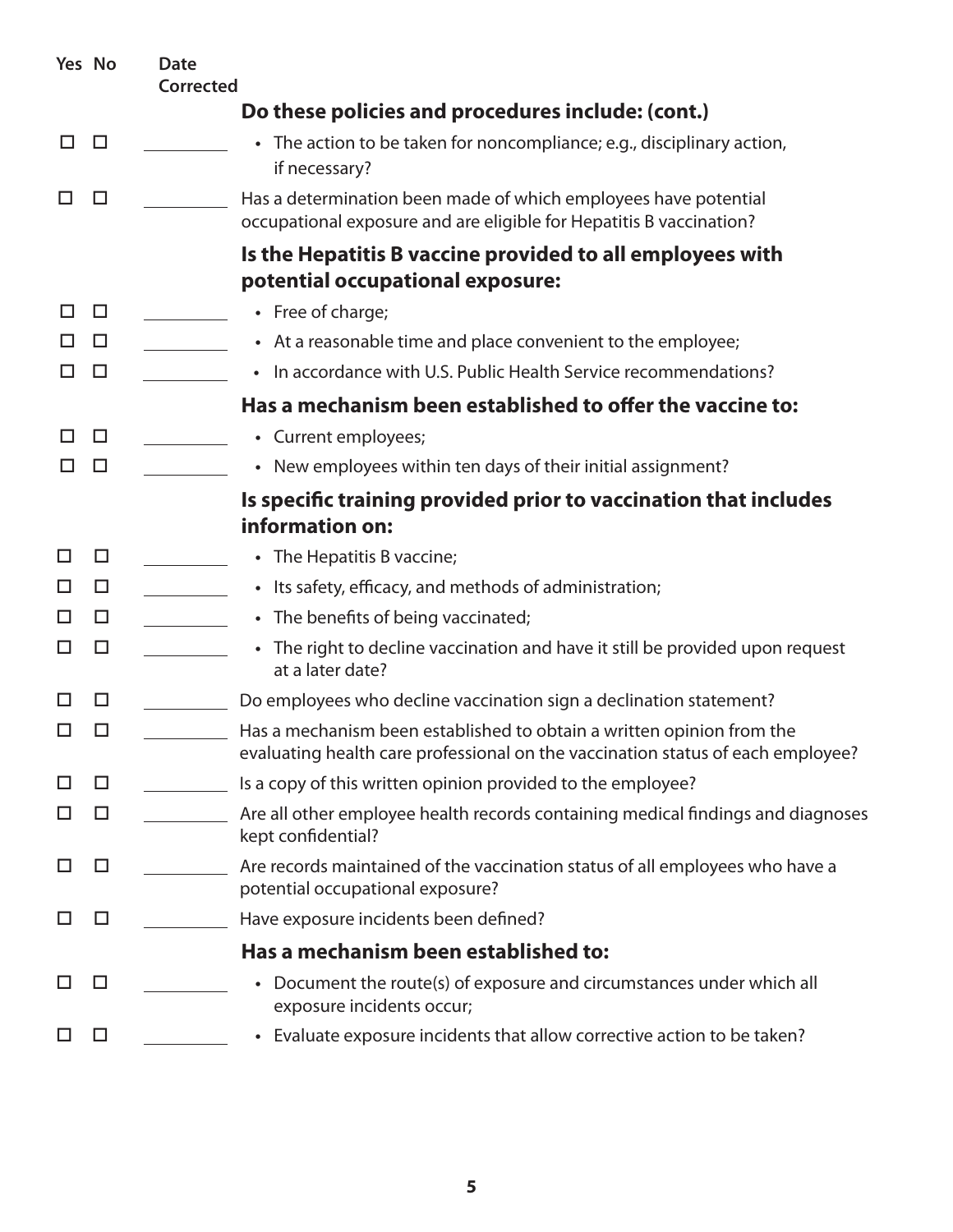|              | Yes No | <b>Date</b><br><b>Corrected</b> |                                                                                                                                                                                                                |
|--------------|--------|---------------------------------|----------------------------------------------------------------------------------------------------------------------------------------------------------------------------------------------------------------|
|              |        |                                 | Is a confidential medical evaluation and follow-up provided<br>immediately following exposure incidents, including:                                                                                            |
| ◻            | $\Box$ |                                 | • Evaluation of the exposure incident;                                                                                                                                                                         |
| ப            | $\Box$ |                                 | • Collection and testing of the source individual's blood for HBV and HIV<br>serological status, if not already known;                                                                                         |
| □            | □      |                                 | Post-exposure prophylaxis when medically indicated, as recommended<br>by the U.S. Public Health Service at the time of the exposure;                                                                           |
| ப            | □      |                                 | • Counseling;                                                                                                                                                                                                  |
| ப            | $\Box$ |                                 | • Evaluation of any reported illnesses related to the exposure incident?                                                                                                                                       |
| ப            | $\Box$ |                                 | Is information on the results of the source individual's blood testing provided<br>to the employee?                                                                                                            |
| $\mathsf{L}$ | □      |                                 | Are there procedures that specify what should be done if consent cannot be<br>obtained from the source individual?                                                                                             |
| ப            | □      |                                 | Are baseline blood samples from exposed employees who initially decline HIV<br>testing held for 90 days?                                                                                                       |
| □            | □      |                                 | • Is there a policy that provides for testing these samples from the<br>source individual?                                                                                                                     |
|              |        |                                 | Is the evaluating health care professional provided with:                                                                                                                                                      |
| l I          | $\Box$ |                                 | • A copy of the Standard;                                                                                                                                                                                      |
| ப            | □      |                                 | • A description of the exposed employee's duties as they relate to the<br>exposure incident;                                                                                                                   |
| □            | □      |                                 | Documentation of the route(s) of exposure and circumstances under<br>$\bullet$<br>hich the exposure occurred;                                                                                                  |
| □□           |        |                                 | Results of the source individual's blood testing, if available;                                                                                                                                                |
|              | H      |                                 | • All medical records relevant to treatment of the employee including<br>vaccination status?                                                                                                                   |
|              |        |                                 | Is the employer provided with a copy of the evaluating health<br>care professional's written opinion, which includes information<br>that the employee has been informed about:                                 |
|              | ப      |                                 | • The results of the medical evaluation;                                                                                                                                                                       |
|              | □      |                                 | • Any medical conditions that may arise from exposure that may require<br>further treatment?                                                                                                                   |
|              | □      |                                 | Are needlestick injuries and other exposure incidents that result in medical<br>treatment or seroconversion recorded on the OSHA-U.S.A. 300 Log and/or local<br>summary of occupational injuries or illnesses? |
|              | ΙI     |                                 | Is identifying information related to bloodborne pathogens removed prior to<br>granting access to the records?                                                                                                 |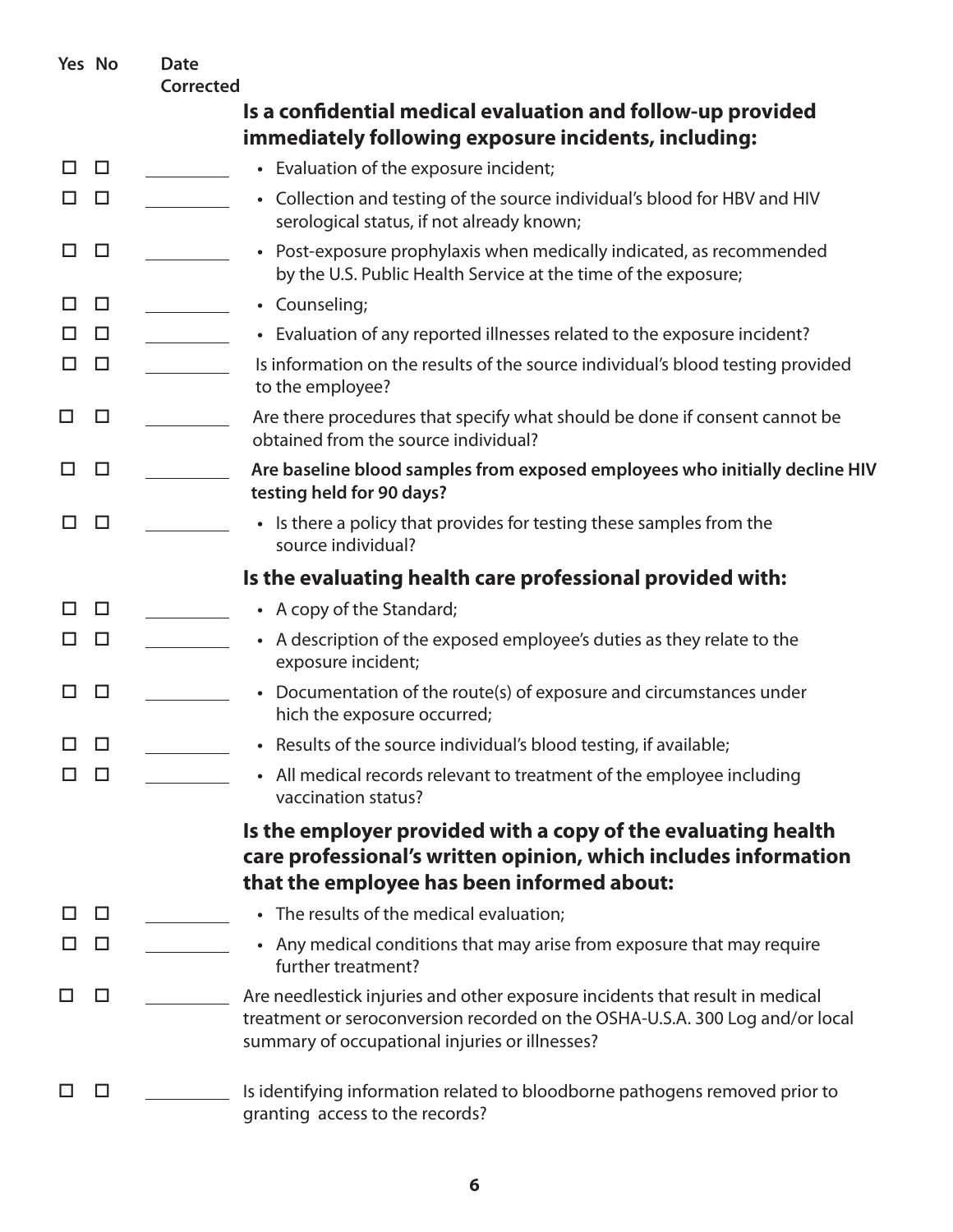| Yes | <b>No</b> | <b>Date</b><br>Corrected |                                                                                                                                                                                         |
|-----|-----------|--------------------------|-----------------------------------------------------------------------------------------------------------------------------------------------------------------------------------------|
|     |           |                          | Is the employer provided with a copy of the evaluating health<br>care professional's written opinion, which includes information<br>that the employee has been informed about: (cont.)  |
| П   | □         |                          | Does employee training include information on the actions to be taken<br>following an exposure incident, including the reporting methods, and the<br>availability of medical follow-up? |
| LΙ  | □         |                          | When indicated, is the universal BIOHAZARD symbol always used in<br>conjunction with the word "BIOHAZARD"?                                                                              |
|     |           |                          | Are there written procedures that outline the specific labeling<br>required for:                                                                                                        |
| П   | $\Box$    |                          | • Specimens if universal precautions are not observed for handling<br>all specimens;                                                                                                    |
| П   | □         |                          | • Laundry bags if "universal precautions" are not observed for handling<br>all laundry;                                                                                                 |
| П   | $\Box$    |                          | • Refrigerators and freezers that contain blood or other potentially<br>infectious materials;                                                                                           |
| ΙI  | □         |                          | • Containers used to store, transport, or ship regulated waste, blood,<br>other potentially infectious materials;                                                                       |
| П   | □         |                          | <b>Sharps disposal containers;</b>                                                                                                                                                      |
| ΙI  | $\Box$    |                          | • Contaminated equipment that is sent for servicing or repair?                                                                                                                          |
|     |           |                          | Is a mechanism in place to provide training:                                                                                                                                            |
| ΙI  | □         |                          | • To all current employees as soon as possible;                                                                                                                                         |
|     | □         |                          | • To new employees at the time of initial employment?                                                                                                                                   |
|     |           |                          | Is training provided to all employees with potential occupational<br>exposure as defined in the Exposure Control Plan:                                                                  |
| □   | $\Box$    |                          | • At no cost to the employee;                                                                                                                                                           |
| ப   | $\Box$    |                          | • During working hours;                                                                                                                                                                 |
| ப   | $\Box$    |                          | • At a reasonable location;                                                                                                                                                             |
| □   | $\Box$    |                          | • Training records are maintained for 3 years from the date of the training;                                                                                                            |
| ப   | $\Box$    |                          | • By an individual who is knowledgeable in the subject matter?                                                                                                                          |
|     |           |                          | Does the training include:                                                                                                                                                              |
| П   | $\Box$    |                          | • An accessible copy of the regulatory text of the Standard;                                                                                                                            |
| ΙI  | $\Box$    |                          | • A general explanation of the epidemiology and symptoms of<br>bloodborne diseases;                                                                                                     |
| □   | $\Box$    |                          | • An explanation of the modes of transmission of bloodborne pathogens;                                                                                                                  |